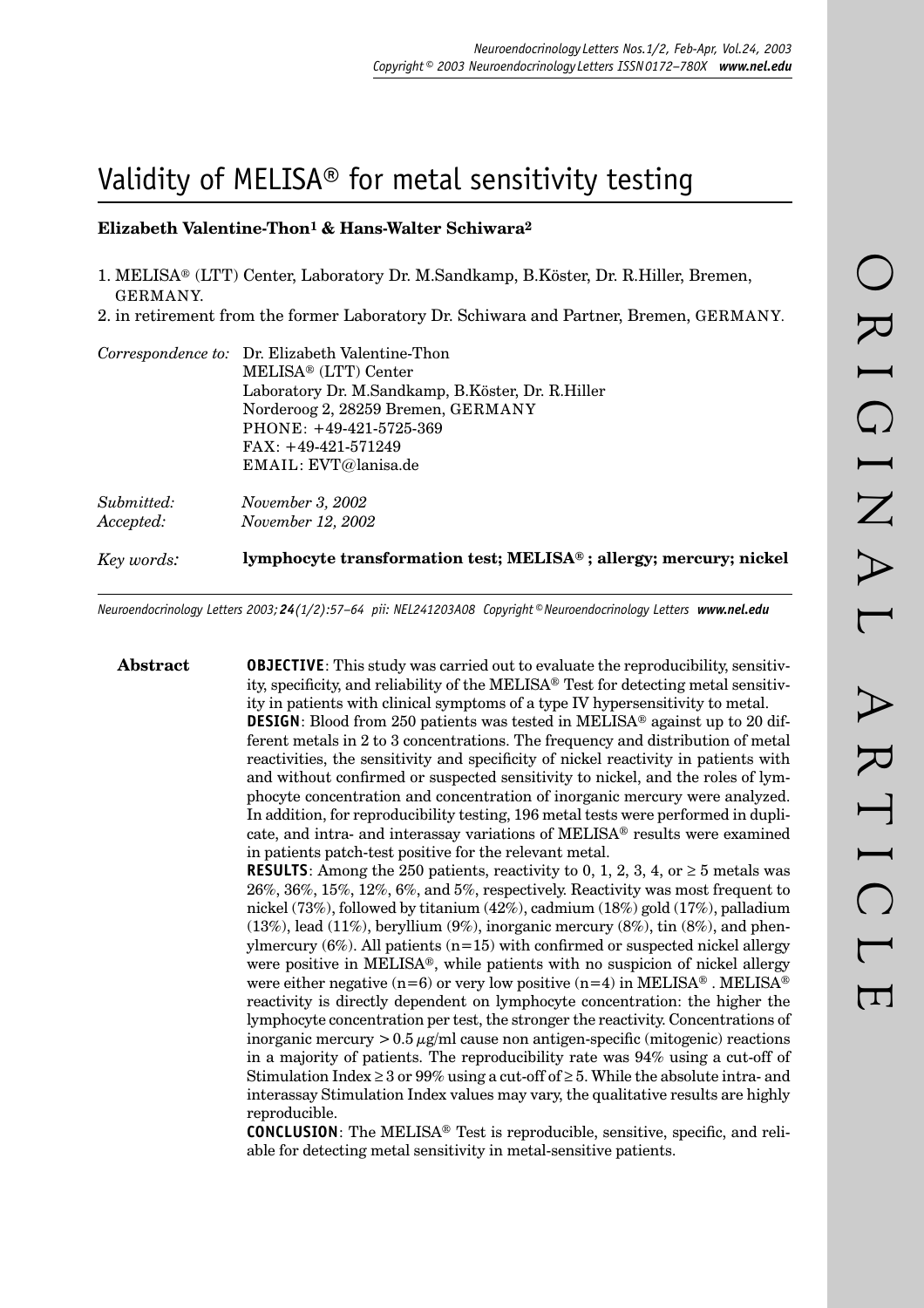#### **Abbreviations**

| cpm        | counts per minute                         |
|------------|-------------------------------------------|
| <b>ITT</b> | lymphocyte transformation test            |
| $MELISA^*$ | memory lymphocyte immunostimulation assay |
| <b>PWM</b> | poke weed mitogen                         |
| SI         | stimulation index                         |

#### **Introduction**

Metal sensitivity is conventionally diagnosed with the epicutan or "patch-test" in which the suspected allergizing substance is applied to the skin for 3–4 days and the site subsequently evaluated for erythema, papules or vessicles. While a positive reaction may be indicative of a specific metal allergy, the test is unable to distinguish between allergic and irritative reactions, has a low sensitivity and poor reproducibility, appears to be relevant only for allergens for which skin is the major route of sensitization, and may itself induce *in vivo* sensibilization or exacerbate symptoms in sensitized individuals [1–5]. An alternative is the lymphocyte transformation test (LTT) in which patient lymphocytes (memory cells) are co-cultivated for 5–6 days with the suspected allergen, and the resulting blast transformation and lymphocyte proliferation are evaluated by morphological analysis and 3H-thymidine incorporation, respectively. Originally developed in the mid-sixties for evaluating histoincompatible class II HLA antigens  $[6,7]$ , the method was modified for class II antigen typing [8] and also applied extensively to detecting type IV allergies to drugs, metabolites, infectious organisms, and metals [9–17]. LTT became a common test for sensitivity to nickel, gold, cobalt, chromium, and palladium [1,18–20]. LTT to berrylium is now accepted as the "gold standard" for diagnosing berylliose lung disease [21,22].

In 1994 Stejskal et al published a modification of the LTT for detecting metal sensitivity – the MELISA® test (memory lymphocyte immunostimulation assay)[23]. By utilizing a higher number of lymphocytes per test, selecting metal concentrations for non-cytotoxicity and non-mitogenicity, depleting the lymphocyte population of monocytes, and confirming the radiological result with a morphological analysis, the sensitivity and specificity of the assay could be improved. During the last  $6$ years, several laboratories around the world have been licensed to perform MELISA® testing, and a number of papers demonstrating its clinical utility have since been published [24–26] or are in preparation [27].

The former Laboratory Dr. Schiwara & Partner in Bremen was licensed to perform MELISA® testing in 1999. To fulfill the ISO 17025 accreditation requirements, the test was validated as to sensitivity, specificity, reproducibility, and reliability. In the present study, the results of this validation of MELISA® for metal sensitivity testing are presented.

### **Material and methods**

#### *Blood samples*

For all evaluations except reproducibility testing, the blood used was derived from 250 consecutive samples submitted to the former Laboratory Dr. Schiwara & Partner for routine MELISA® testing during the year 2001. Most samples were from patients with clinical symptoms suspicious of a type IV metal allergy.

For reproducibility testing, blood used was derived from samples submitted during the year 2000 in which sufficient lymphocytes were available for replicate testing on the same day by the same or by two different technicians.

All blood samples were submitted in CPDA monovettes (Sarstedt AG & Co., Nümbrecht) or ACD Solution A vacutainer tubes (Becton Dickinson GmbH, Heidelberg) and transported by normal post or by private curier to arrive in our laboratory within 24 hours, at most 48 hours, of drawing. Lymphocytes were isolated immediately upon arrival in the laboratory, and either used in MELISA® directly or stored in medium containing 20% pooled, heat-inactivated human AB serum (Sigma-Aldrich Chemie GmbH, Taufkirche) overnight at 4 °C prior to set up.

The referring physicians were primarily general practitioners, allergologists and dermatologists, environmental physicians or homeopathic doctors, less frequently dentists or psychiatrists. Most had practices in Germany, a small portion were situated in Austria, Belgium, England, France, Greece, Holland, Israel, Italy, Sweden, Switzerland, and USA.

#### *MELISA®*

The MELISA® test was performed essentially as previously described [14], with minor modifications. Briefly, lymphocytes were isolated from anticoagulated (instead of defibrinated) blood on Ficoll Histopaque (Sigma-Aldrich Chemie GmbH), washed twice in Medium [RPMI-1640 containing Hepes (Life Technologies GmbH, Karlsruhe), 8 mg/l gentamycin (Sigma-Aldrich Chemie GmbH), and 6.25 mM L-Glutamine (Biochrom AG Seromed, Berlin)], resuspended in Medium containing 20% pooled, heat-inactivated human serum, incubated at 37°C with 5%  $CO<sub>2</sub>$  for 30 minutes in a plastic cell culture flask (first monocyte depletion), and resuspended in Medium plus 10% pooled, heat-inactivated human serum (10% Medium) to a concentration of 1x106 lymphocytes/ml. One ml cells were then pipetted into the wells of a 24-well (instead of 48-well) cell culture plate (Dunn Labortechnik GmbH, Asbach) pre-coated with metal solutions in 2 to 3 concentrations, and the plates were incubated for 5 days at 37 °C with 5%  $CO_2$ . Three negative controls (only lymphocytes in 10% Medium) and 1 positive control [lymphocytes in 10% Medium plus PWM (Poke Weed Mitogen, Sigma-Aldrich Chemie GmbH)(instead of Purified Protein Derivative)] were included in each test. After 5 days,  $600 \mu l$  of cell suspension from each well was transferred to a new 24-well plate (second monocyte depletion) and the cells pulsed for 4 hours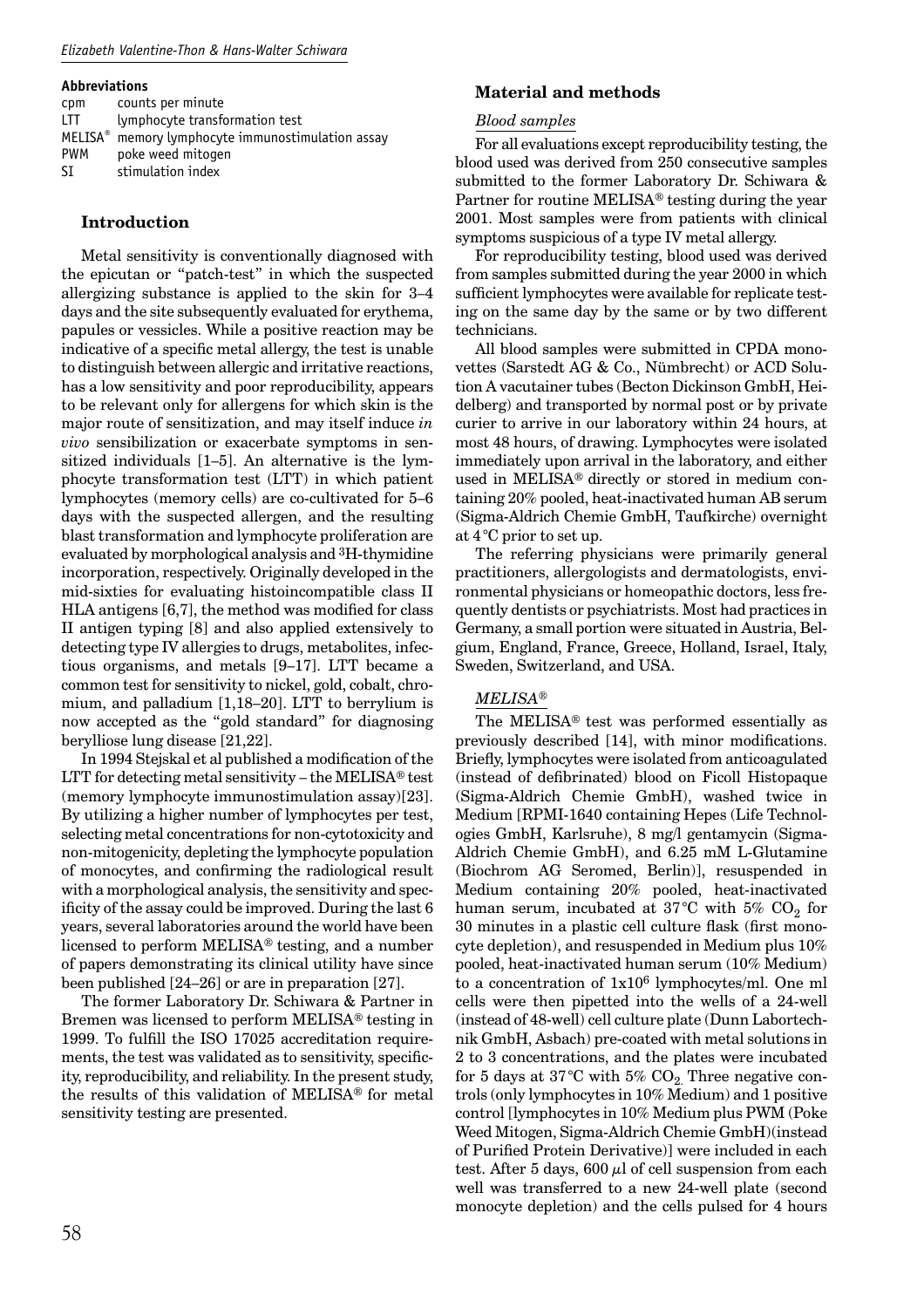with  $3 \mu C$  methyl- $3H$ -thymidine (Amersham Buchler GmbH & Co. KG, Braunschweig), specific activity 185GBq/mmol. The cells were harvested (Inotech Cell Harvester, Wallac Distribution GmbH, Freiburg) onto filter paper, the filter paper dried in a microwave oven (instead of at room temperture overnight) and the radioactivity measured in a liquid scintillation counter (1450 Microbeta Trilux, Wallac Distribution GmbH).

A positive reaction was defined as a Stimulation Index  $(SI) \geq 3$  as calculated below:

 $SI =$  cpm in test well/average cpm in negative control wells.

A SI between 2 and 3 was interpreted as a "possible sensibilization", and a  $SI < 2$  was considered negative.

Cells from the 5-day cultures were additionally analysed morphologically after staining cytospin preparations with Rapid Differential Hematology Staining solutions (Dade Behring AG, Marburg). Only tests in which the radioactively positive results showed the presence of lymphoblasts and radioactively negative results showed only viable, small lymphocytes (noncytotoxicity and non-stimulation) were accepted as valid.

|                 |         | Test 1 | Test 2  |       |
|-----------------|---------|--------|---------|-------|
| Antigen         | cpm     | SI     | cpm     | SI    |
| + Control       | 421,481 | 240.0  | 275,182 | 136.6 |
| - Control       | 1,756   | 1.0    | 2,030   | 1.0   |
| Be 1            | 1,508   | 0.9    | 1,691   | 0.8   |
| $\overline{2}$  | 1,311   | 0.8    | 1,676   | 0.8   |
| Pb <sub>1</sub> | 1,394   | 0.8    | 1,615   | 0.8   |
| $\overline{2}$  | 2,339   | 1.3    | 1,797   | 0.9   |
| Cd <sub>1</sub> | 1,816   | 1.0    | 1,492   | 0.7   |
| $\mathcal{P}$   | 989     | 0.6    | 1,165   | 0.6   |
| Au 1            | 1,083   | 0.6    | 1,014   | 0.5   |
| $\overline{2}$  | 1,050   | 0.6    | 1,210   | 0.6   |
| Ni <sub>1</sub> | 7,580   | 4.3    | 6,472   | 3.3   |
| $\overline{2}$  | 34,544  | 19.7   | 23,153  | 11.4  |
| Pd <sub>1</sub> | 1,063   | 0.6    | 1,443   | 0.7   |
| $\overline{2}$  | 934     | 0.5    | 1,669   | 0.8   |
| HgCl 1          | 1,483   | 0.8    | 2,413   | 1.2   |
| 2               | 1,720   | 1.0    | 1,958   | 1.0   |
| HgMe 1          | 1,340   | 0.8    | 1.640   | 0.8   |
| 2               | 1,360   | 0.8    | 1,274   | 0.6   |
| Ti <sub>1</sub> | 2,763   | 1.6    | 2,489   | 1.2   |
| $\overline{2}$  | 1,125   | 0.6    | 1,804   | 0.9   |
| Sn <sub>1</sub> | 1,383   | 0.8    | 2,188   | 1.1   |
| 2               | 1,664   | 1.0    | 2,309   | 1.1   |

| Table 2: Day-to day variation in MELISA® testing |  |
|--------------------------------------------------|--|
|--------------------------------------------------|--|

| Antigen                                                   | Test 1 | Test 2 | Test 3      | Test 4 | Test 5 |
|-----------------------------------------------------------|--------|--------|-------------|--------|--------|
| HgCl(SI):                                                 | 38.0   | 48.6   | 38.8        | 24.4   | 21.3   |
| + Control (SI):                                           | 30.8   | 62.0   | 68.5        | 47.0   | 39.8   |
| $-$ Control (cpm): 2,392                                  |        | 2.732  | 1,835 2,733 |        | 2,190  |
| - Control: cpm value shown is the average of 3 replicates |        |        |             |        |        |

| <b>Table 3:</b> Replicate testing ( $n = 196$ ) |  |        |     |  |  |  |
|-------------------------------------------------|--|--------|-----|--|--|--|
|                                                 |  | Test 1 |     |  |  |  |
|                                                 |  |        |     |  |  |  |
| Test 2                                          |  | 32     |     |  |  |  |
|                                                 |  | 12     | 152 |  |  |  |
|                                                 |  |        |     |  |  |  |

| <b>Table 4:</b> Discordant results $(n=12)$                                                                                       |                     |
|-----------------------------------------------------------------------------------------------------------------------------------|---------------------|
| Positive (SI $\geq$ 3)                                                                                                            | Negative $(SI < 3)$ |
| 3.0 1.7<br>3.1 0.6<br>3.2 1.3<br>3.4 1.0<br>3.4 1.5<br>3.5 2.1<br>3.7 2.4<br>3.7 2.8<br>4.0 2.1<br>4.3 2.9<br>4.6 2.8<br>10.1 1.8 |                     |

## **Results**

*Reproducibility.* MELISA® reproducibility was evaluated in three ways:

First, blood from patients was tested in duplicate on the same day by two different technicians. Typical data are shown in Table 1 for Patient 1, who is patchtest positive for nickel. While the actual SI values vary slightly between replicates, the qualitative results are clearly concordant, showing positive reactivity for nickel and a negative response for all other metals tested.

Second, blood from Patient 2 (patch-test strongly positive for mercury) was tested on five different days in two- to four-week intervals (Table 2). Again, despite variation in the actual SI values, this patient is reproducibly positive for inorganic mercury (mean  $SI =$  $34.2 \pm 11.2$ ). Results with ethyl-/methyl-/ and phenymercury were negative  $(SI \leq = 1.3$ , data not shown). demonstrating specificity for the inorganic form. The background proliferation (negative control values)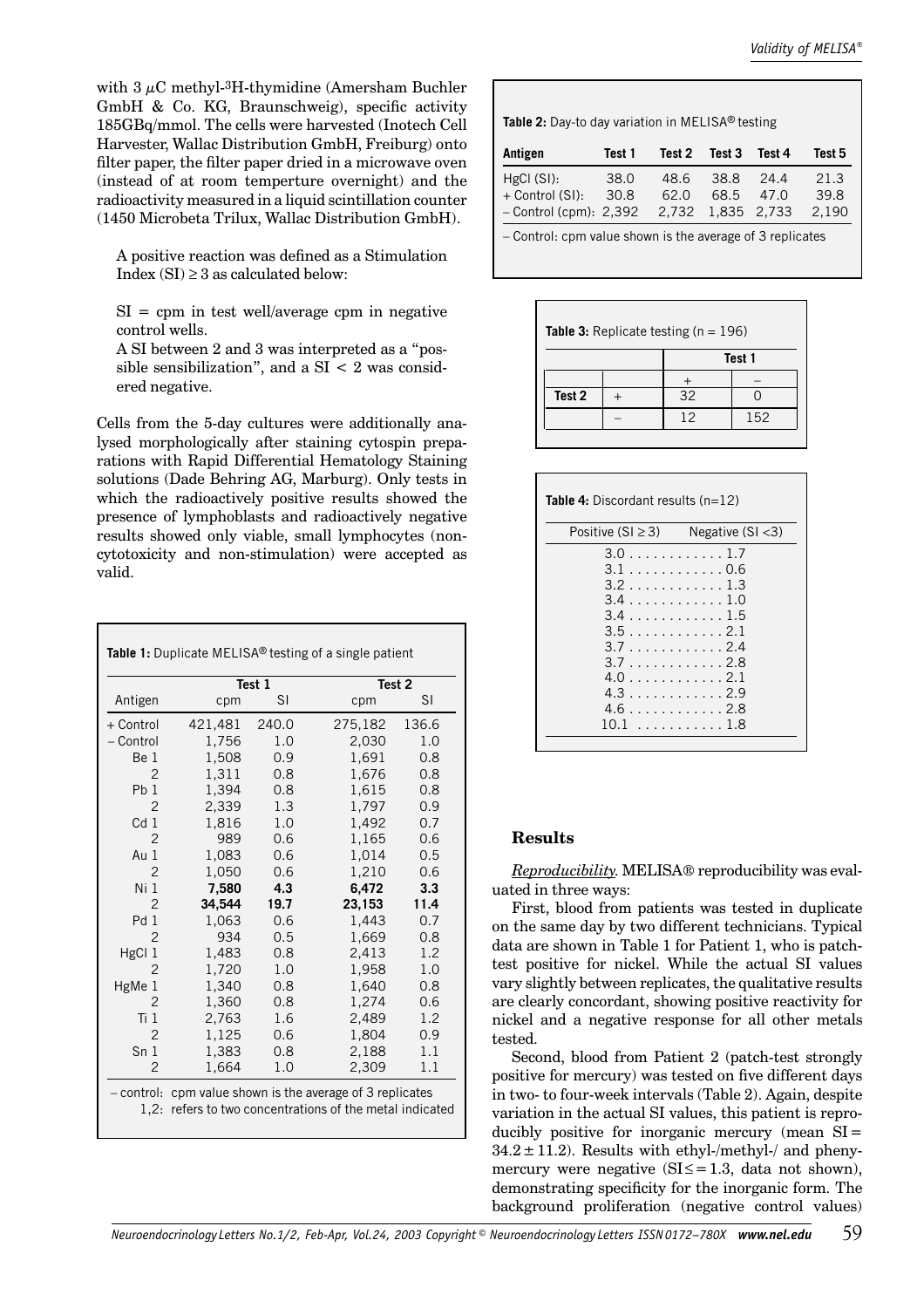| Table 5: Role of lymphocyte concentration  |      |                     |         |          |  |
|--------------------------------------------|------|---------------------|---------|----------|--|
| cells/ml                                   |      | $Hg(SI)$ PWM $(SI)$ | Ni (SI) | PWM (SI) |  |
| 1,000,000                                  | 21.3 | 39.8                | 41.1    | 104.8    |  |
| 500,000                                    | 4.4  | 45.6                | 26.0    | 154.3    |  |
| 250,000                                    | 0.5  | 61.5                | 13.0    | 98.5     |  |
| 125,000                                    | 0.6  | 11.5                | 7.3     | 131.3    |  |
| 62,500                                     | 1.0  | 15.0                | 2.9     | 147.2    |  |
| 31,250                                     | 1.2  | 6.3                 | 1.4     | 50.5     |  |
| 15,625                                     | 1.3  | 5.7                 | 0.8     | 10.4     |  |
| 7,813                                      | 1.0  | 2.3                 | 2.1     | 1.8      |  |
| PWM = poke weed mitogen (positive control) |      |                     |         |          |  |

**Table 6:** Distribution of MELISA® reactivities to titanium and nickel in 250 patients

|                   | Τi | Ni |
|-------------------|----|----|
| SI range          | %  | %  |
| $3-5$ $35.7$ 20.8 |    |    |
| $5-10$ 42.9 28.9  |    |    |
| $>10$ 21.4 50.3   |    |    |

remained constant (mean cpm =  $2376 \pm 381$ ). Similar results were obtained from a patient patch-test positive for nickel (data not shown).

Finally, a total of 196 metal tests were performed in duplicate on identical days by the same or different technicians (Table 3). The results show a concordance rate of 94%. In eleven of the 12 discordant results, the positive result had a low SI of ≤ 4.6 (Table 4). The reproducibility rate was, therefore, 94% using a cut-off of SI  $\geq$  3 or 99% using a cut-off of SI  $\geq$  5.

*Role of lymphocyte concentration.* To evaluate the effect of lymphocyte concentration on MELISA®results, serial dilutions of cells from Patient 2 (described above) and Patient 3 (patch-test positive for nickel) were tested against mercury and nickel, respectively (Table 5). In both cases, metal-specific reactivity decreased rapidly, becoming negative at concentrations of 250,000 cells/ml (mercury) and 62,500 cells/ml (nickel), while the nonspecific mitogenic reactivity remained positive in both cases until the cell concentration was 7,813 cells/ml. The background proliferation was less affected by the cell concentration, ranging from 2698 to 964 cpm (average: 1048 cpm) for mercury and from 2823 to 678 cpm (average: 1398 cpm) for nickel (data not shown).

*Role of metal concentration.* To evaluate the reported mitogenic activity of high concentrations of inorganic mercury ( $> 0.5 \mu g/ml$ ), lymphocytes from 10 randomly selected patients were tested with serial dilutions of HgCl (Figure 1). Concentrations of HgCl of  $> 0.5 \mu$ g/ml induced positive stimulation in eight out of ten patients (80%); only one of these patients showed a weak response  $(SI = 3.2)$  to concentrations of  $\leq 0.5$  $\mu$ g/ml.

| Table 7: Nickel sensitivity and specificity |           |     |  |  |
|---------------------------------------------|-----------|-----|--|--|
| <b>Nickel allery</b><br>confirmed/suspected | <b>SI</b> | Sex |  |  |
| $+$                                         | 31.0      | F   |  |  |
| $+$                                         | 24.4      | F   |  |  |
| $+$                                         | 21.9      | F   |  |  |
| $+$                                         | 19.3      | F   |  |  |
| $+$                                         | 18.2      | F   |  |  |
| $+$                                         | 18.2      | F   |  |  |
| $+$                                         | 17.3      | F   |  |  |
| $+$                                         | 15.4      | F   |  |  |
| $+$                                         | 13.5      | F   |  |  |
| $+$                                         | 12.9      | F   |  |  |
| $+$                                         | 12.9      | F   |  |  |
| $+$                                         | 9.5       | F   |  |  |
| $+$                                         | 8.4       | F   |  |  |
| $\! +$                                      | 8.2       | F   |  |  |
| $+$                                         | 8.0       | F   |  |  |
|                                             | 6.4       | M   |  |  |
|                                             | 6.3       | M   |  |  |
|                                             | 5.8       | M   |  |  |
|                                             | 4.3       | M   |  |  |
|                                             | 1.9       | M   |  |  |
|                                             | 1.9       | M   |  |  |
|                                             | 1.4       | F   |  |  |
|                                             | 1.2       | M   |  |  |
|                                             | 1.0       | F   |  |  |
|                                             | 0.8       | F   |  |  |

*Frequency of metal reactivity.* In the patient group tested (n=250), 26% were negative to all metals tested (up to 20),  $36\%$  were positive to 1 metal,  $15\%$  to 2 metals, 12% to 3 metals, 6% to 4 metals and 5% to 5 or more metals (Figure 2).

*Most frequent metal reactivities.* The 10 metals to which the 250 patients most frequently responded were nickel (73%), titanium (42%), cadmium (18%), gold (17%), palladium (13%), lead (11%), beryllium (9%), inorganic mercury (9%), tin (8%), and phenylmercury  $(6%)$  (Figure 3). Reactivity frequencies of  $\lt 3.6\%$  were found to aluminum, chromium, copper, ethylmercury (Thimerosal), indium, methylmercury, platinum, and silver. No reactivity was found to molybden and cobalt.

To facilitate comparison to published data, the MELISA® reactivites to titanium and nickel were further analyzed according to "weak sensitivity" (SI 3–5), "sensitivity"  $(SI 5-10)$  or "strong sensitivity"  $(SI > 10)$ (Table 6). While one-third of titanium results showed "weak sensitivity" and only one-fifth showed "strong" sensitivity", one-fifth of nickel results showed "weak sensitivity" but 50% showed "strong sensitivity".

*Nickel sensitivity and specificity.* Fifteen persons with confirmed (patch-test positive) or suspected (dermal sensitivity to jewelry or jeans buttons) nickel allergy and 10 persons with no evidence of nickel allergy were tested in MELISA® (Table 7). All 15 persons with confirmed or suspected nickel allergy were MELISA<sup>®</sup> positive (SI  $8.0 - 31.0$ ); all were female. Of those with no suspicion of nickel allergy, 6 were negative  $(SI \leq 1.9)$  and 4 showed a low positive reactivity  $(SI)$ 4.3 to 6.4).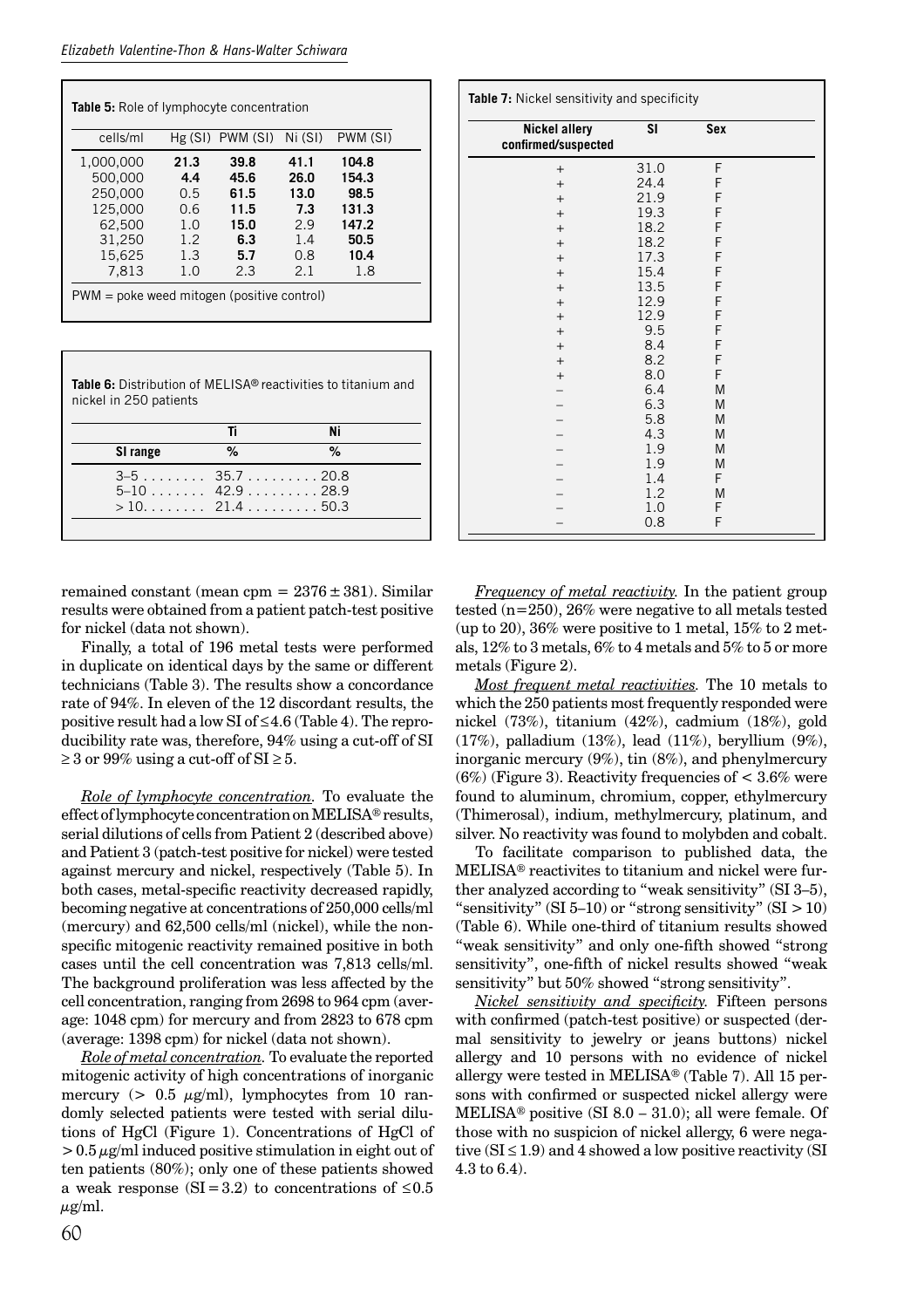

**Fig. 1:** Reactivity to various concentrations of HgCl



**Fig. 3:** Ten most frequent metal reactivities in 250 patients

**Fig. 2:** Frequency of response to various numbers of metals (n = 250)

#### **Discussion**

Since their introduction forty years ago, lymphocyte proliferation assays have been utilized as diagnostic tools in the clinical evaluation of T cell hypersensitivity to drugs, metabolites, and metals, as well as for the detection of antigen-specific cellular reactivity in severely immunocompromised patients [9–17]. Their more widespread application and acceptance, however, has been hampered by the limited and sometimes conflicting data available on their reliability  $[17,28,29]$ . In this study we evaluate the reproducibility, sensitivity, specificity, and reliability of one such proliferation assay – MELISA® – first published in 1994 [23] and introduced into our laboratory in 1999. This evaluation was peformed in conjunction with the accreditation of our laboratory (ISO 17025) in 2001.

As with any complex biological assay, MELISA® is dependent on the systematic fine-tuning of a number of factors, e.g., cell concentration, metal concentration,

culture conditions, media supplements, all of which contribute to considerable technical variation. For that reason a demonstration of acceptable intra- and interassay reproducibility is critical. The data presented here show a high qualitative intra- and inter-assay concordance of results and an overall reproducibility rate of 94% using the standard cut-off of  $SI \geq 3.0$ . The 6% discordant results were (with one exception) in a lowpositive range  $(SI \leq 4.6)$ , such that a small proportion of MELISA® results in this range might be considered to be in the "gray zone" characteristic of most diagnostic assays. Where clinically relevant, such results should be confirmed by repeat testing. If a cut-off of  $SI \geq 5.0$ is applied as reported in some MELISA® studies [24], the reproducibility rate is 99%. Remarkably, there was no difference in reproducibility when duplicate testing was peformed by the same or by two different technicians (personal observation). Mroz et al reported con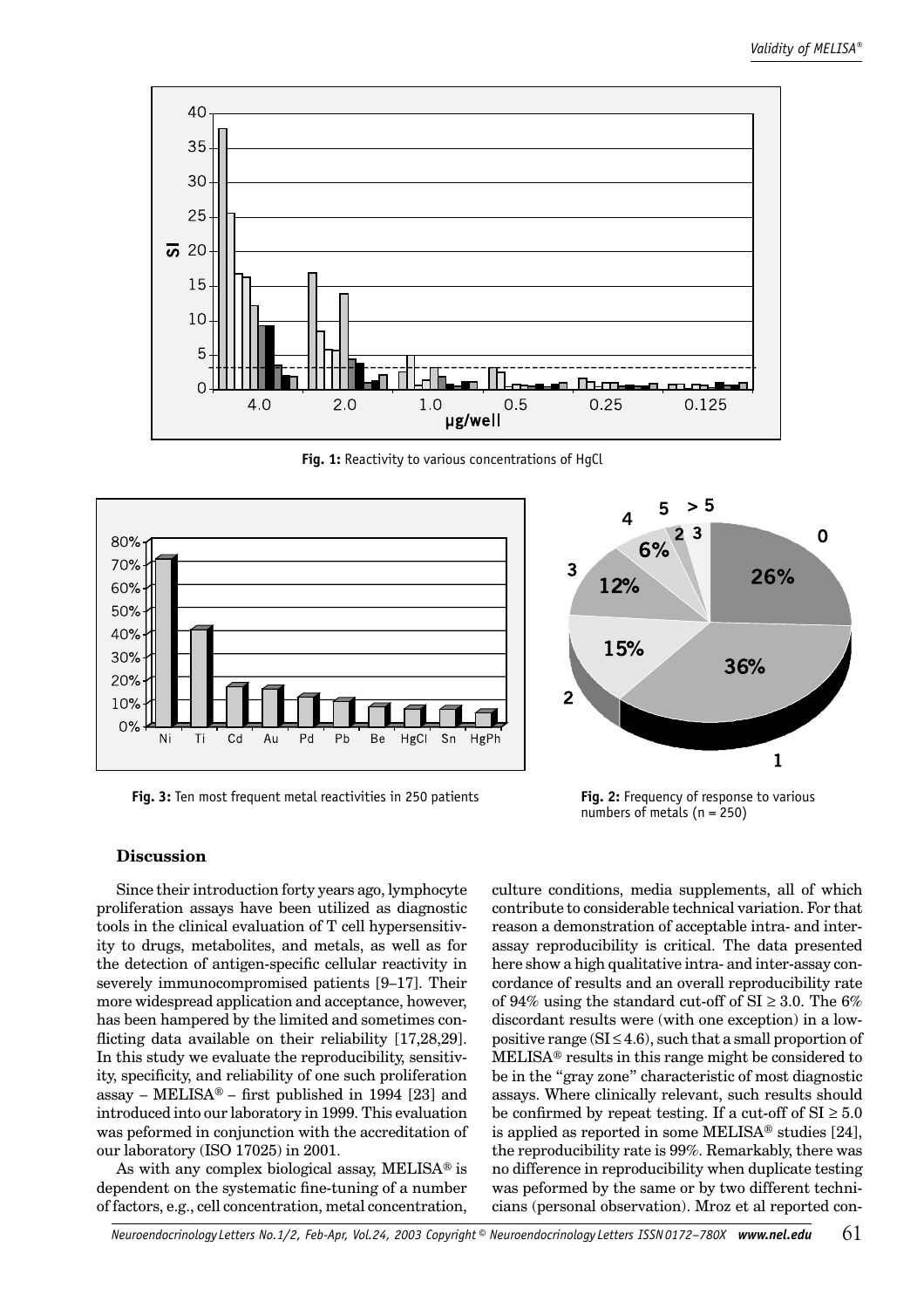cordant results in 9 out of 10 samples split and tested in two different laboratories for reactivity to beryllium in LTT [21].

To our knowledge, the data in the present study represent the most extensive reproducibility evaluation of an LTT published to date.

The use of a higher number of lymphocytes in MELISA® (1x106 cells/test) compared to conventional LTTs (100,000 to 250,000 cells/test) has been claimed to increase its sensitivity [23]. The data presented here with serial dilutions of lymphocytes from both a mercury-sensitive and a nickel-sensitive patient support this claim. Antigen-specific reactivity results from proliferation of a small proportion of memory cells and is consequently directly dependent on the number of lymphocytes assayed. In contrast, the polyclonal proliferative response to mitogens (e.g., PWM) is much less dependent on cell number. Mroz et al reported improved sensitivity to beryllium in an LTT using 250,000 lymphocytes/test compared to published results with 100,000 lymphocytes/test [21]. Compared to MELISA®, LTTs utilizing  $\langle 1x10^6 \text{ cells/test will} \rangle$ show reduced sensitivity and a consequent high percentage of false-negative results.

Not only lymphocyte concentration but also metal concentration can affect results in lymphocyte proliferation assays. Early LTTs for metals, e.g. inorganic mercury, demonstrated non-specific stimulation in non-sensitized individuals [28,29]. This effect was subsequently shown to be due to the use of high, mitogenic concentrations of inorganic mercury, *i.e.*, > 0.5  $\mu$ g/ml [14]. The data in this study on 10 patients tested with a serial dilution of inorganic mercury confirm this observation. Mercury-specific sensitivity can be concluded only from positive reactivity with concentrations of  $\leq 0.5 \mu$ g/ml (as used for all other tests in this study). Similarly, high concentrations of nickel  $(≥10$  $\mu$ g/ml) have been reported to induce non-specific proliferation [18]. Nickel concentrations used in this study were  $\leq 5 \mu$ g/ml.

As the 250 patients in the present study all had clinical symptoms suspicious of metal allergy, it is not surprising that the majority (74%) were positive to one or more of the up to 20 different metals tested. In a study of 930 patients in Södertälje, Sweden, 62% were positive in MELISA® to one or more metals [24]. The lower figure may be due to the use of a higher cut-off  $(SI \ge 5.0)$  and fewer metals tested  $(n=15)$  than in the present study. Even lower results were obtained in a report on ca. 5,000 patients tested with a modified MELISA® – the so-called LTT-CITA®: 58% [30]. This reduced sensitivity is most probably a consequence of the low number of cells employed (250,000/test) coupled with the limited number of metals tested  $(n=10)$ . The 26% of patients in the present study with apparent clinical symptoms of metal allergy but negative to all metals tested may have hypersensitivity to a metal not tested, may be suffering from metal toxicity (not detectable with MELISA®), or may have an illness with no metal etiology.

In all studies to date, whether performed with patch-testing or with lymphocyte proliferation assays, the most frequently sensitizing metal has been found to be nickel, more often in females than in males [18,24–26]. In this study, too, the highest rate of reactivity was with nickel (73%). The rates reported for three independent groups using the same MELISA® assay but with a cut-off of  $SI \geq 5.0$  were variable but all lower: ca. 22% from Munich, ca. 36% from Södertälje, and ca. 47% from Uppsala [24]. If the 20.8% of nickel responses falling in the range of SI 3–5 are deducted from the total nickel reactivity in our study (73%), the resulting reactivity level (57.8%) is still somewhat higher than that reported for Uppsala. Approximately 28% of patients responded to nickel in the less sensitive LTT-CITA® [30].

To further analyze the sensitivity and specificity of the nickel reactivities in this study, patients with and without suspicion of nickel allergy were tested in MELISA®. While the sensitivity was 100%, the specificity appeared to be lower: four persons with no suspicion of nickel allergy showed low positive nickel reactivity (SI 4.3–6.4). Patch-test results on these patients are not available. Repeat MELISA® testing was not possible. The patient with the highest SI in this group [6.4] has diabetes, psoriasis, and food allergies. While these 4 patients may have false-positive nickel results, they may also have low-level, asymptomatic nickel sensitivity. All four are men, who presumably wear little jewelry and may, therefore, fail to notice dermal sensitivity. In addition, nickel-reactive T cells have been reported in persons with a negative patch-test and no history of contact dermatitis [31].

A major difference in reactivity to titanium was found in our study  $(42%)$  compared to the MELISA® studies of Munich (ca. 1.5%), Södertälje (ca. 6%), and Uppsala (10%) [24]. Even after deducting the titanium responses in the range of SI 3–5 in our data (35.7%) to facilitate comparison with the above-mentioned studies using a higher cut-off, the resulting rate (27%) is still considerably higher. A mitogenic concentration of titanium is unlikely as an explanation as, first, such a concentration of titanium has never been reported, second, the same concentrations of titanium were tested in our study as in the three reported studies, and, third, the majority of patients in our study (58%) did not respond to titanium. The higher rate in our study might be due to the higher rate of exposure (*i.e.* dental titanium implants) in our patients presenting in 2001 compared to those presenting in 1996/1997 [24]. A correlation with patch-test results is not possible as patch-testing for titanium is generally not peformed. While the true extent of titanium sensitivity remains to be clarified, the titanium reactivities reported here are reproducible, correlated (where clinical data are available) with titanium exposure (cosmetics, dental implants, orthopedic protheses), and are clinically relevant, *i.e.*, decrease in titanium-positive patients following reduction of titanium exposure and improvement of clinical symptoms [27].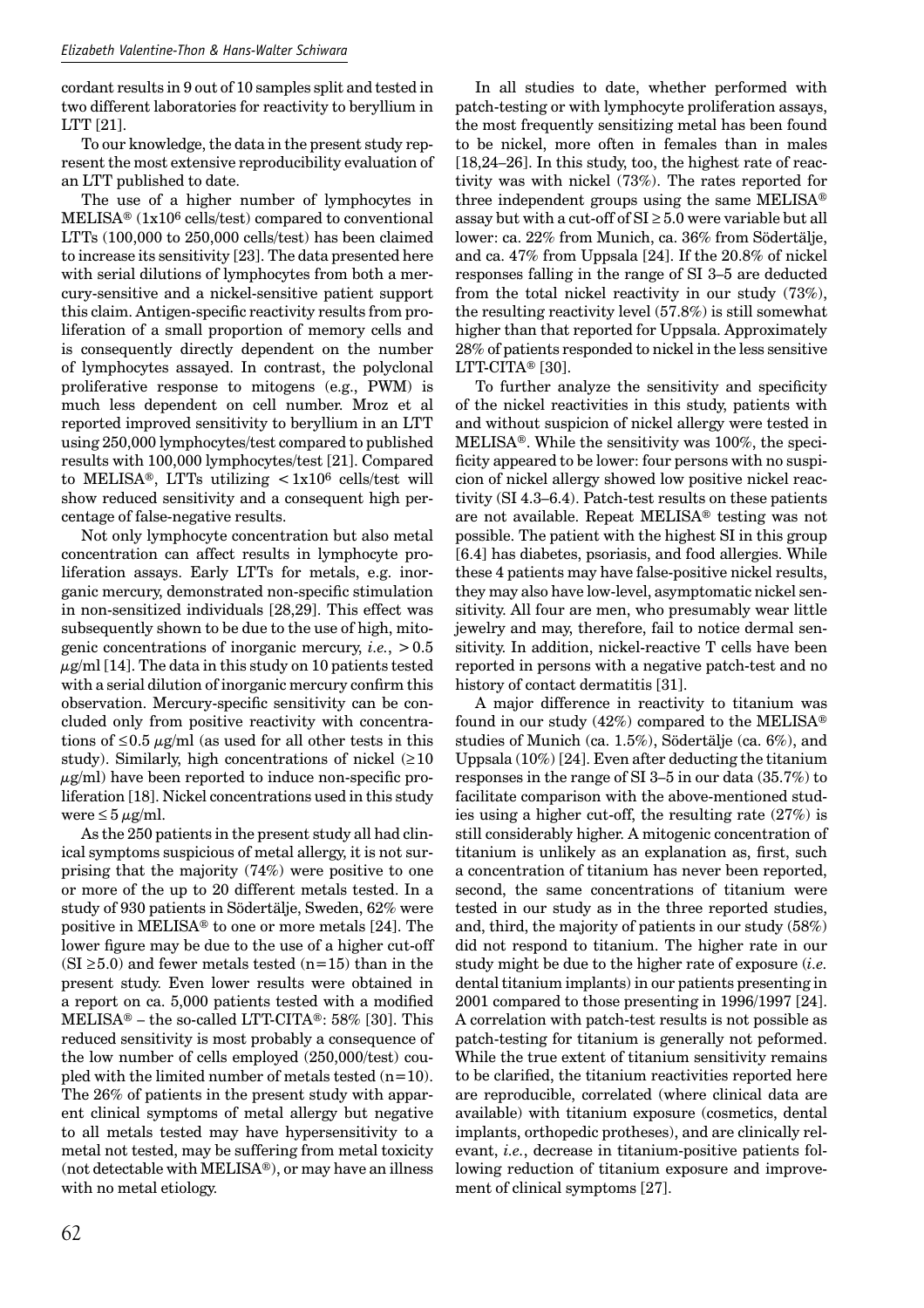In the present study, reactivity to inorganic mercury was somewhat lower (8%) than that reported for Munich (ca. 14%), Södertälje (ca. 21%), and Uppsala (ca. 33%) [24] but comparable to that found in the group tested with LTT-CITA®  $(8\%)$  [30]. The higher rates in the Swedish groups may be due to the deliberate inclusion of a number of patients who were patchtest positive for mercury, the higher referral rate of patients from dentists, and the higher rate of patients with amalgam fillings (VDM Stejskal, personal communication). Recent MELISA® testing for inorganic mercury in 29 Italian patients and 42 Swiss patients revealed 14% and 21% positive rates, respectively (Valentine-Thon, unpublished data, 2002). Clearly, mercury-sensitivity rates will vary depending on inorganic mercury exposure primarily from dental amalgams [32].

For the remaining metals reported in this study, comparable levels of reactivity were found in the studies from Munich, Södertälje, and Uppsala performed with MELISA® [24] as well as in the study performed with LTT-CITA® [30].

In conclusion, the data in this study support a high reproducibility, sensitivity, specificity, and reliablity of MELISA® for metal sensitivity testing. The clinical utility of this lymphocyte proliferation assay has been published [24–26]; further reports are in preparation [27].

#### **Acknowledgments**

The authors are grateful to Ms. Andrea Kleemeyer, Ms. Renate Nehrkorn, Ms. Ute Neuelmann and – in particular – Ms. Carola Schreiber for excellent technical assistance.

#### REFERENCES

- 1 Silvennoinen-Kassinen S, A Niinimäki. Gold sensitivity blast transformation. Contact Derm 1984; **11**:156–158.
- 2 Fisher AA. The role of patch testing. In: Contact Dermatitis (Fischer AA, ed.), 3rd Edition, Philadelphia: Lea and Febiger, 1986, 9–29.
- 3 Willis CM, E Young, DR Brandon, JD Wilkinson. Immunopathological and ultrastructural findings in human allergic and irritant contact dermatitis. Br J Dermatol 1986; **115**:305–316.
- 4 Klas PA, G Corey, FJ Storrs, SC Chan, JM Hanfin. Allergic and irritant patch test reactions and atopic disease. Contact Derm 1996; **34**:121–124.
- 5 Rietschel RL. Reproducibility of patch-test results. Lancet 1996; 347:1202.
- 6 Bach FH, K Hirschhorn. Lymphocyte interaction: a potential histocompatibility test in vitro. Science 1964; **143**:813–814.
- 7 Bain B, MR Vas, L Lowenstein. The development of large immature mononuclear cells in mixed lymphocyte culture. Blood 1964; **23**:108–116.
- 8 Valentine-Thon E, FH Bach. Primed lymphocyte typing predicts MLC reactivity between unrelated individuals. Tissue Antigens 1983; **21**:336–344.
- 9 Halpern B, NT Ky, N Amache. Diagnosis of drug allergy in vitro with the lymphocyte transformation test. J Allergy 1967; **10**:461–465.
- 10 Warrington RJ, KS Tse. Lymphocyte transformation studies in drug hypersensitivity. Can Med Assoc J 1979; **120**:1089– 1094.
- 11 Stejskal VDM, Olin RG, Forsbeck M. The lymphocyte transformation test for diagnosis of drug-induced occupational allergy. J Allergy Clin Immunol 1986; **77**:411–426.
- 12Stejskal VDM, M Forsbeck, R Nilsson. Lymphocyte transformation test for diagnosis of isothiazalinone allergy in man. J Invest Dermatol 1990; **94**:798–802.
- 13 Dressler F, NH Yoshinari, AC Steere. The T-cell proliferative assay in the diagnosis of Lyme disease. Ann Int Med 1991; **115**:533–539.
- 14 Stejskal VDM, M Forsbeck, KE Cederbrant, O Asteman. Mercury-specific lymphocytes: an indication of mercury allergy in man. J Clin Immunol 1996; **16**:31–40.
- 15 Stejskal VDM. Human hapten-specific lymphocytes: biomarkers of allergy in man. Drug Inform J 1997; **31**:1379–1382.
- 16 Sachs B, H Merk. Demonstration and characterization of drugspecific lymphocyte reactivity in drug allergies. ACI International 2001; **13**:91–98.
- 17 von Baehr V, W Mayer, C Liebenthal, R von Baehr, W Bieger, H-D Volk. Improvement of the in vitro T cell proliferation assay by using interferon-alpha to elicit antigen specific stimulation and decrease bystander proliferation. J Immunol Methods 2001; **251**:63–71.
- 18 Everness KM, DJ Gawkrodger, PA Botham, JAA Hunter. The discrimination between nickel-sensitive and non-nickel-sensitive subjects by an in vitro lymphocyte transformation test. Brit J Dermatol 1990; **122**:293–298.
- 19 Räsänen L, H Sainio, M Lehlo, T Reunala. Lymphocyte proliferation test as a diagnostic aid in chromiun contact sensitivity. Contact Derm 1991; **25**:25–29.
- 20 Marcusson JA. Contact allergies to nickel sulfate, gold sodium thiosulfate and palladium chloride in patients claiming sideeffects from dental alloy components. Contact Derm 1996; **34**:320–323.
- 21 Mroz MM, K Kreiss, DC Lezotte, PA Campbell, LS Newman. Reexamination of the blood lymphocyte transformation test in the diagnosis of chronic beryllium disease. J Allergy Clin Immunol 1991; **88**:54–60.
- 22 Newman LS. Significance of the blood beryllium lymphocyte proliferation test. Environment Health Perspect (Suppl 5) 1996; **104**:953–956.
- 23 Stejskal VDM, K Cederbrant, A Lindvall, M Forsbeck. MELISA an in vitro tool for the study of metal allergy. Toxicol In Vitro 1994; **8**:991–1000.
- 24 Stejskal V, A Danersund, A Lindvall, R Hudecek, V Nordmann, A Yagob, W Mayer, W Bieger, U Lindh. Metal-specific lymphocytes: biomarkers of sensitivity in man. Neuroendo Letters 1999; **20**:289–298.
- 25 Sterzl I, J Procházkova, P Hrda, J Bártová, P Matucha, V Stejskal. Mercury and nickel allergy: risk factors in fatigue and autoimmunity. Neuroendocrin Lett 1999; **20**:221–228.
- 26 Regland B, O Zachrisson, V Stejskal, C-G Gottfries. Nickel allergy is found in a majority of women with chronic fatigue syndrome and muscle pain – and may be triggered by cigarette smoke and dietary nickel intake. J Chronic Fatigue Syndrome 2001; **8**:57–65.
- 27 Valentine-Thon E, K Müller, J Kees, L Hoehne, T Hartmann, D Thilo-Körner, N Tietze, G Guzzi, H-W Schiwara. Clinical utility of MELISA® for metal sensitivity testing – case reports. Acta Neuropsychiatrica, in preparation.
- 28 Caron GA, S Poutala, TT Provost. Lymphocyte transformation induced by inorganic and organic mercury. Int Arch Allergy 1970; **37**:76–87.
- 29 Nordlind K, S Liden. In vitro lymphocyte reactivity to heavy metal salts in the diagnosis of oral mucosal hypersensitivity to amalgam restorations. Brit J Dermatol 1993; **128**:38–41.